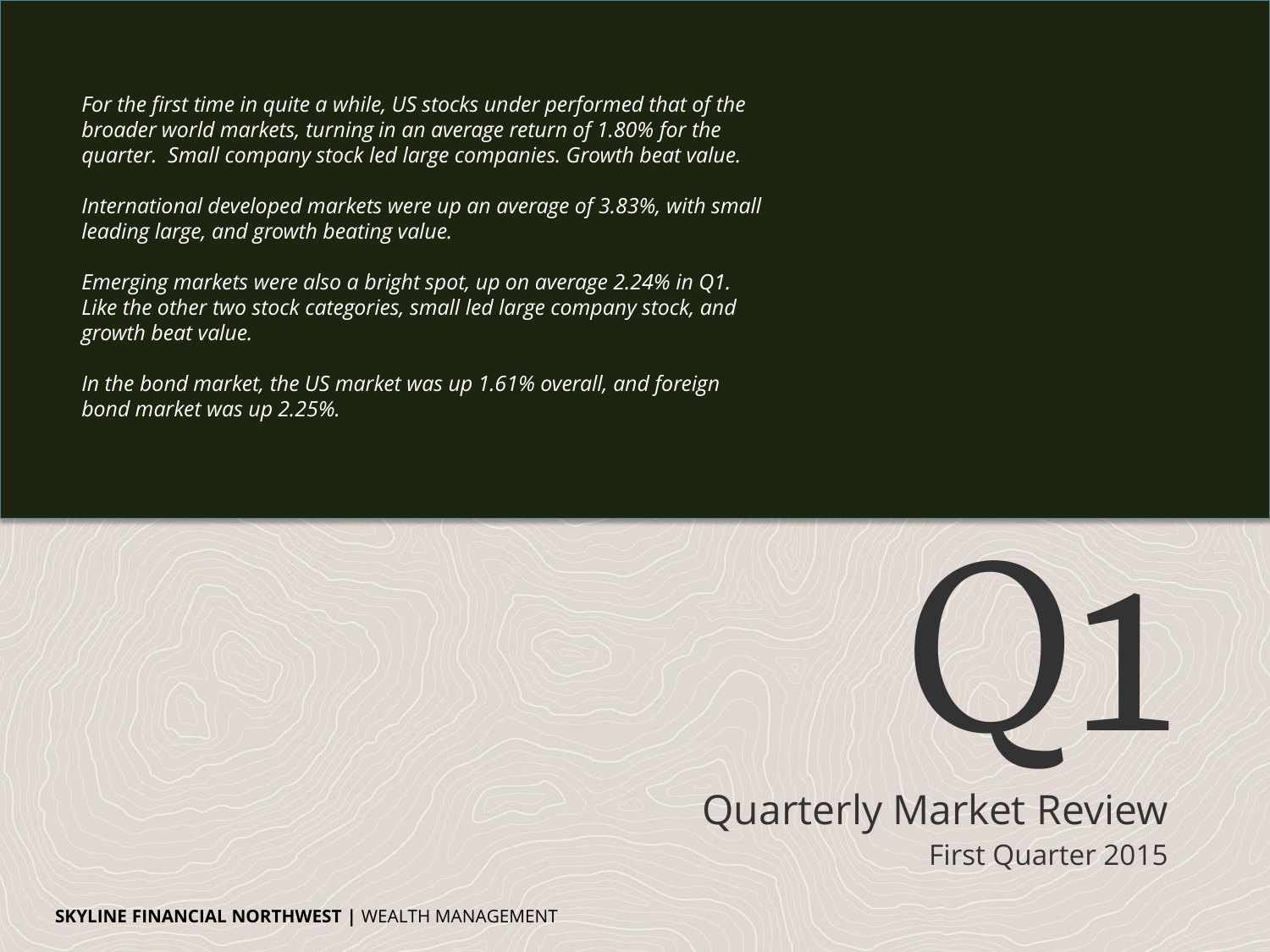## **MARKET SUMMARY**

First Quarter 2015 Index Returns



Past performance is not a guarantee of future results. Indices are not available for direct investment. Index performance does not reflect the expenses associated with the management of an actual portfolio. Market segment (index representation) as follows: US Stock Market (Russell 3000 Index), International Developed Stocks (MSCI World ex USA Index [net div.]), Emerging Markets (MSCI Emerging Markets Index [net div.]), Global Real Estate (S&P Global REIT Index), US Bond Market (Barclays US Aggregate Bond Index), and Global Bond ex US Market (Citigroup WGBI ex USA 1−30 Years [Hedged to USD]). The S&P data are provided by Standard & Poor's Index Services Group. Russell data @ Russell Investment Group 1995-2015, all rights reserved. MSCI data @ MSCI 2015, all rights reserved. Barclays data provided by Barclays Bank PLC. Citigroup bond indices @ 2014 by Citigr

### **SKYLINE FINANCIAL NORTHWEST |** WEALTH MANAGEMENT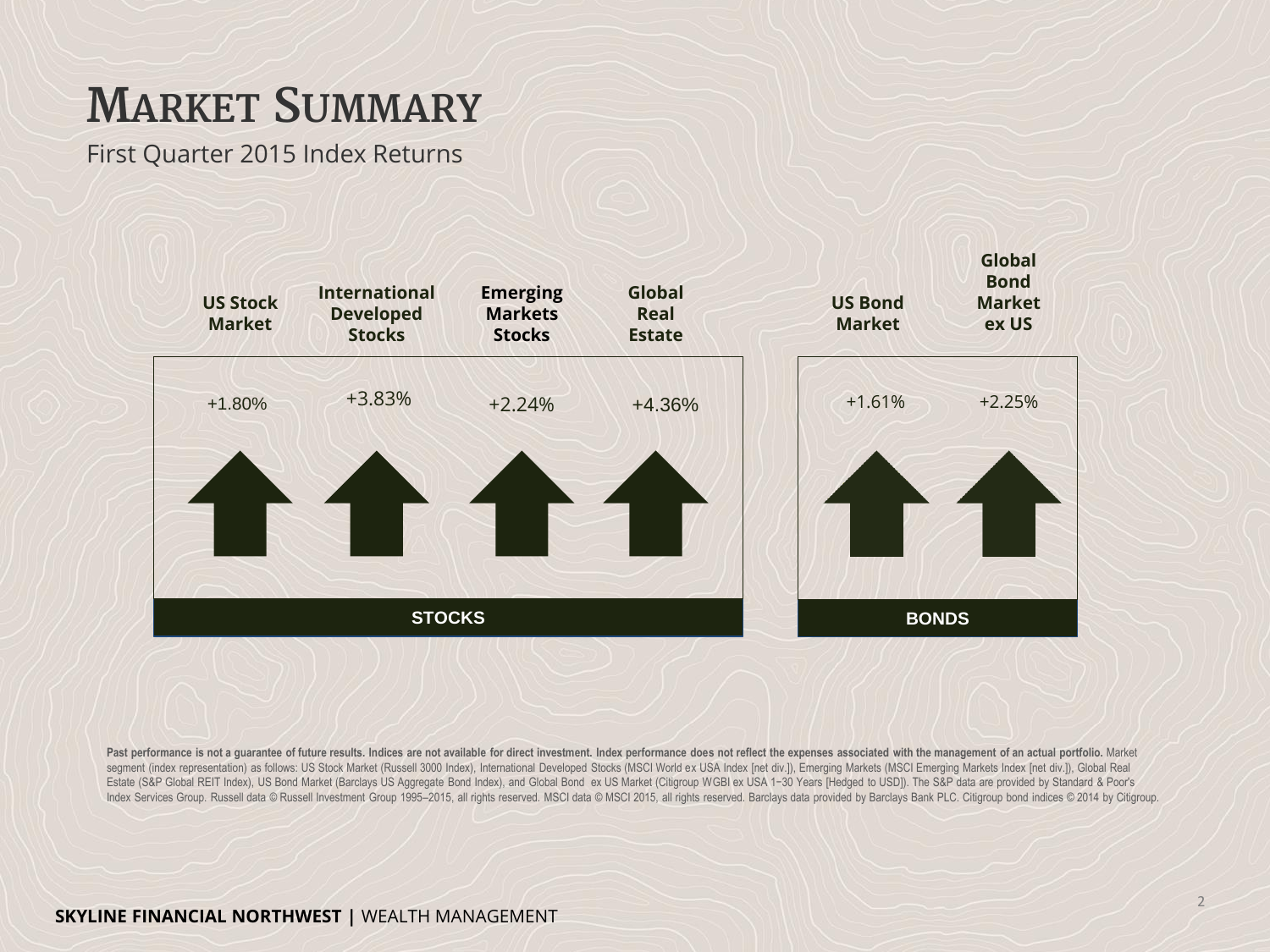# WORLD STOCK MARKET PERFORMANCE

MSCI All Country World Index with selected headlines from Q1 2015



These headlines are not offered to explain market returns. Instead, they serve as a reminder that investors should view daily events from a long-term perspective and avoid making investment decisions based solely on the news.

Graph Source: MSCI ACWI Index. MSCI data © MSCI 2015, all rights reserved.<br>It is not possible to invest directly in an index. Performance does not reflect the expenses associated with management of an actual portfolio. **Pa** 

**SKYLINE FINANCIAL NORTHWEST |** WEALTH MANAGEMENT